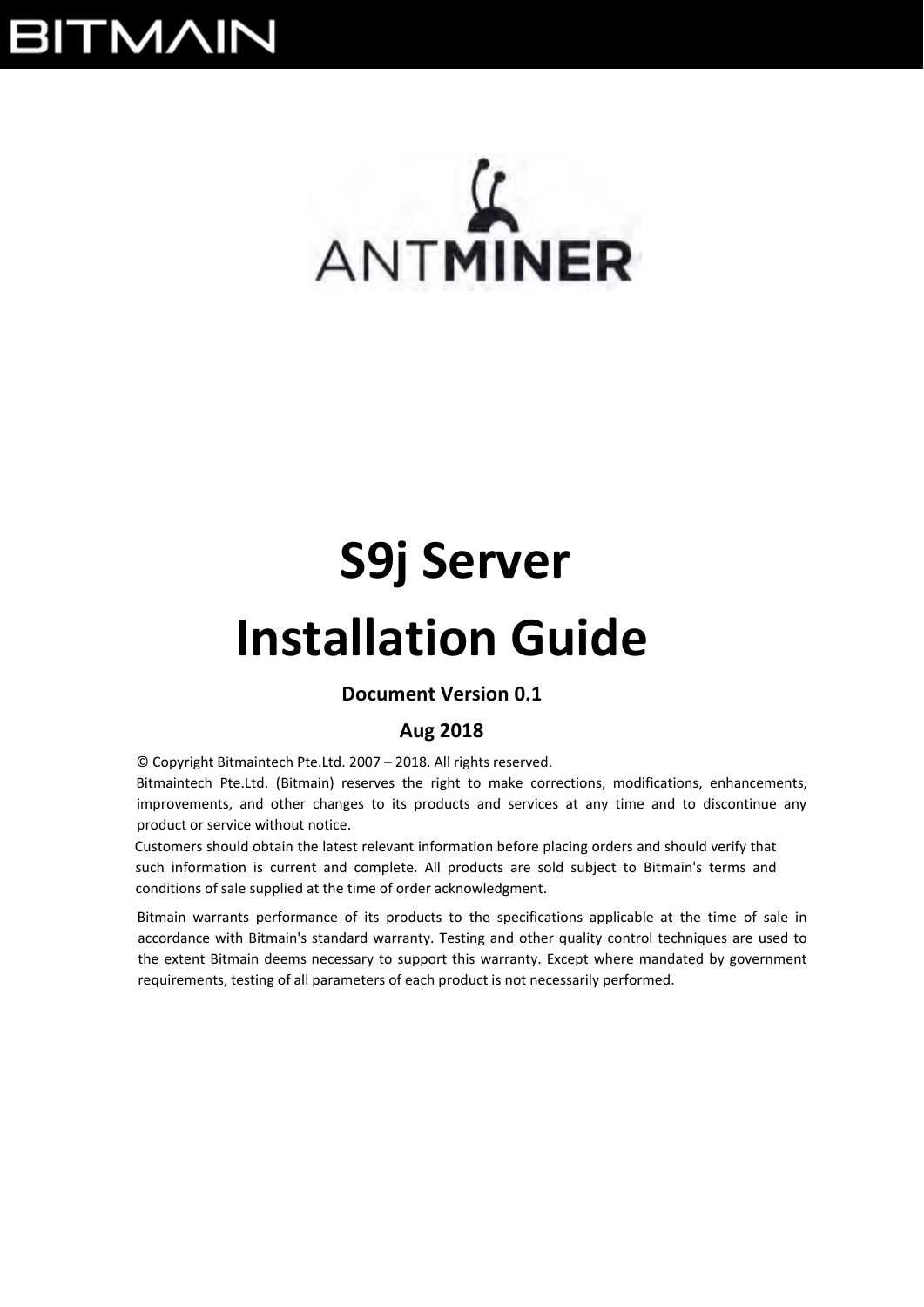

Bitmain assumes no liability for third-party applications assistance. Customers are responsible for their products and applications using Bitmain components. To minimize the risks associated with customer products and applications, customers should provide adequate design and operating safeguards.

Bitmain does not warrant or represent that any license, either express or implied, is granted under any Bitmain patent right, copyright or other Bitmain intellectual property right relating to any combination, machine, or process in which Bitmain products or services are used. Information published by Bitmain regarding third-party products or services does not constitute a license from Bitmain to use such products or services or a warranty or endorsement thereof. Use of such information may require a license from a third party under the patents or other intellectual property of the third party, or a license from Bitmain under the patents or other intellectual property of Bitmain.

Resale of Bitmain products or services with statements different from or beyond the parameters stated by Bitmain for that product or service voids all express and any implied warranties for the associated Bitmain product or service and is an unfair and deceptive business practice. Bitmain is not responsible or liable for any such statements.

All company and brand products and service names are trademarks or registered trademarks of their respective holders.

All text and figures included in this publication are the exclusive property of Bitmaintech Pte.Ltd. (Bitmain), and may not be copied, reproduced, or used in any way without the express written permission of Bitmain. Information in this document is subject to change without notice and does not represent a commitment on the part of Bitmain. Although the information in this document has been carefully reviewed, Bitmain does not warrant it to be free of errors or omissions. Bitmain reserves the right to make corrections, updates, revisions or changes to the information in this document.

Bitmaintech Pte.Ltd. Tel:+86‐400‐890‐8855 www.bitmain.com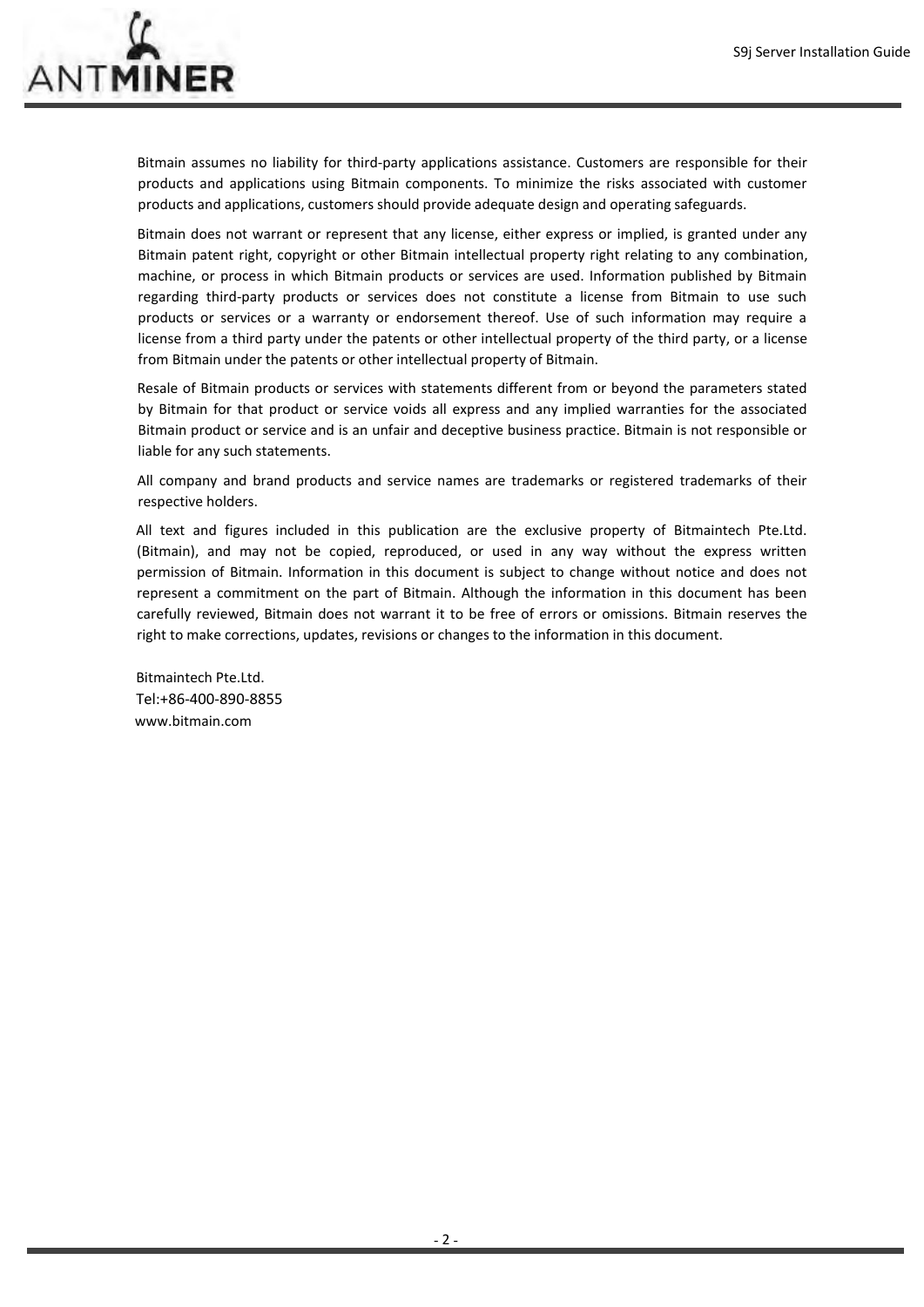

## **Table of Contents**

| 1.1 |                            |                                                                                                                         |    |
|-----|----------------------------|-------------------------------------------------------------------------------------------------------------------------|----|
| 1.2 |                            |                                                                                                                         |    |
|     |                            | 2. Connecting the Power Supply <b>construction of the Connective Connecting the Power Supply</b>                        |    |
|     |                            | 3. Setting Up the Server <b>Constitution Constitution Constitution</b> and the server of the server of the server of t  |    |
|     |                            | 4.Configuring the Server <b>construction and the Server of Allie</b> n and Table 3.10 and Table 3.10 and Table 3.10 and |    |
|     |                            | 5. Monitoring Your Server <b>Manual According to the Contract of According Contract Contract Contract Contract Cont</b> |    |
|     |                            | 6. Administering Your Server <b>Manual Accord Contract Contract Contract Contract Contract Contract Contract Contr</b>  |    |
|     |                            | 6.1 Checking Your Firmware Version <b>Example 2018</b> 22 Checking Your Firmware Version 22                             |    |
| 6.2 |                            | Upgrading Your System <b>Commission Commission</b> Upgrading Your System                                                | 12 |
| 6.3 |                            | Modifying Your Pass Word Museum Manuscript (13 and 20 and 20 and 20 and 20 and 20 and 20 and 20 and 20 and 20           |    |
| 6.4 | Restoring initial Settings |                                                                                                                         |    |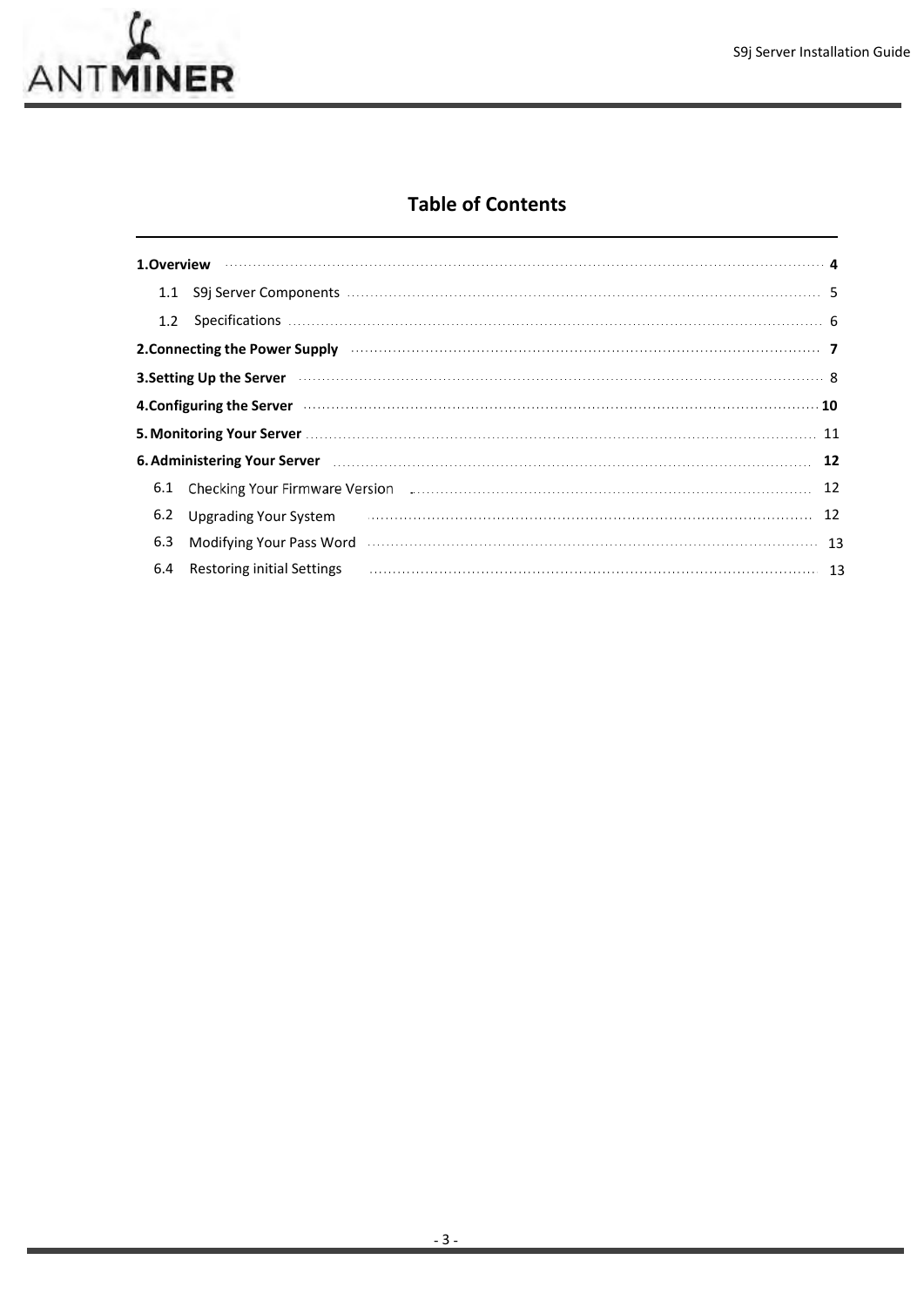

1.Overview

## **1. Overview**

The S9j server is one of the products in Bitmain's S9 server series. All S9j servers are tested and configured prior to shipping to ensure easy set up.





You must provide your own ATX power supply.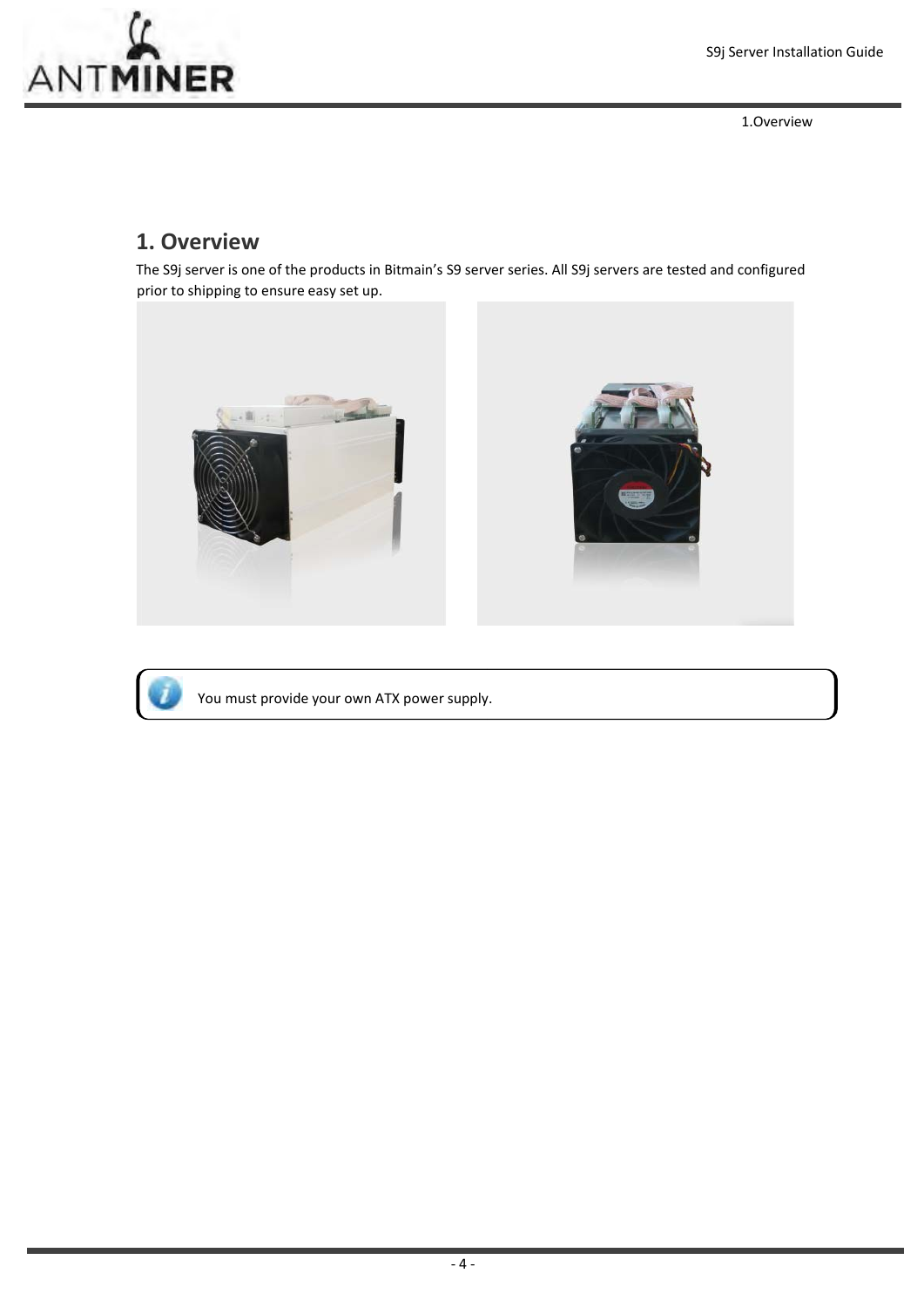

1.Overview

## **1.1 S9j Server Components**

The S9j server main components and controller front panel are shown in the following figure:

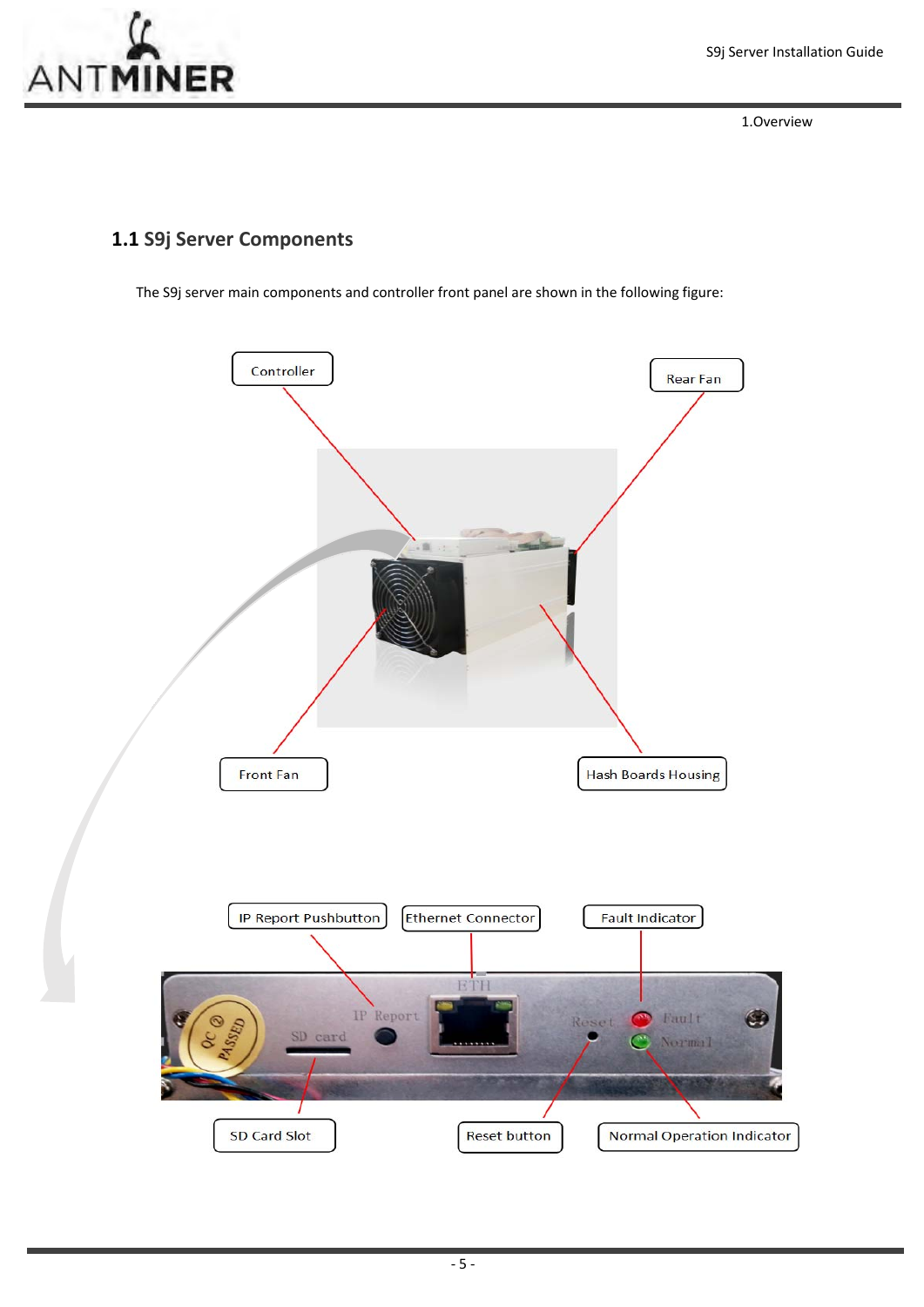1.Overview

## **1.2 Specifications**

| <b>Product Glance</b>                                    | Value            |
|----------------------------------------------------------|------------------|
| Product model                                            | S9j-14.5T        |
| Hashrate, TH/s                                           | $14.50 \pm 5\%$  |
| Reference power on wall, Watt                            | 1350±10%         |
| Reference power efficiency on wall @25 $\degree$ C, J/TH | $93.12 \pm 10\%$ |
| Adapted AC/DC output requirement, Watt / Volt            | 1650 / 12.00     |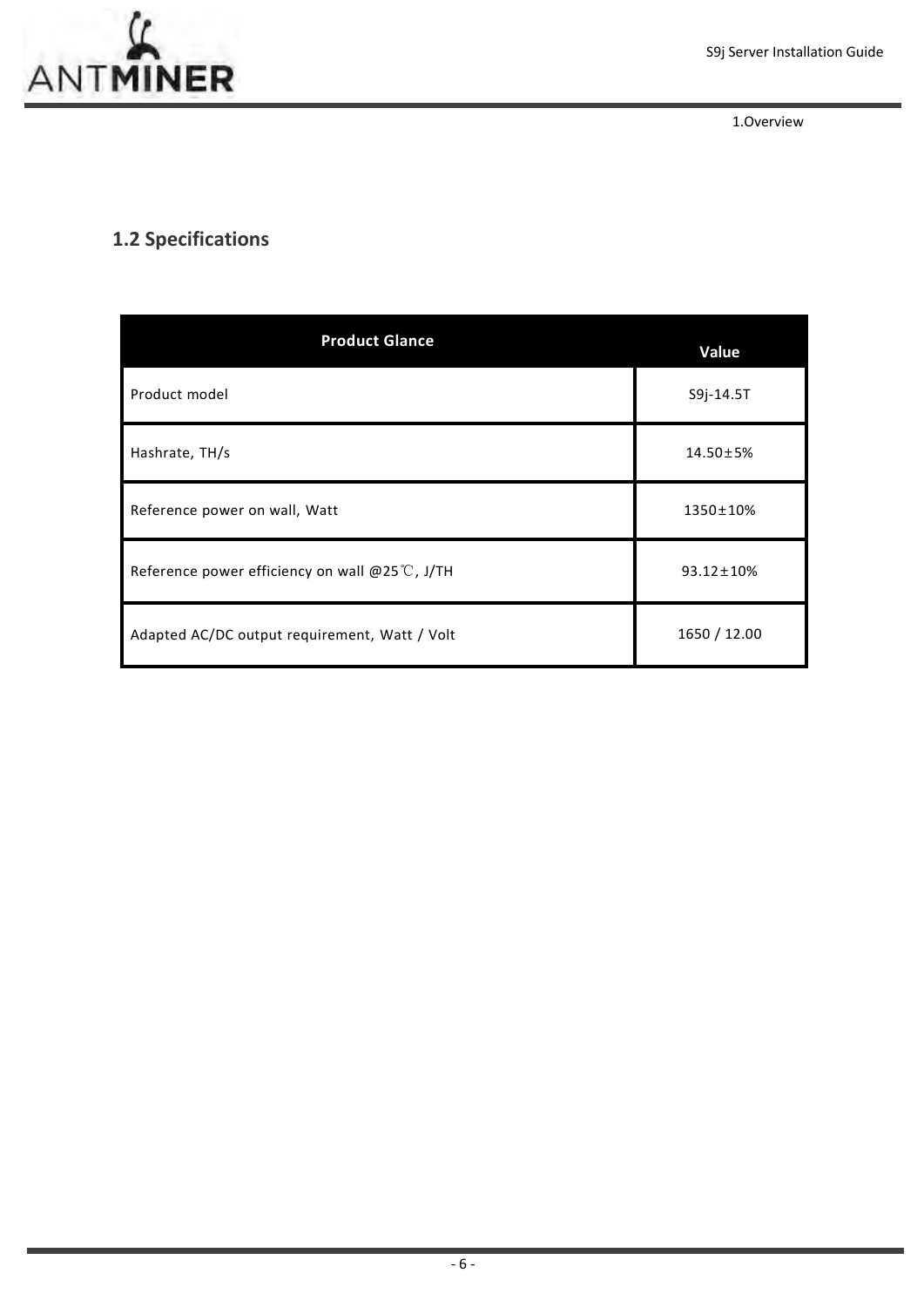

2. Connecting the Power Supply

## **2. Connecting the Power Supply**

Ten PCI-e connectors are located at the top of the S9j server for connecting the PSU as follows:

- Nine PCI-e connectors for the hash boards. Each hash board has three PCI-e connectors.
- One PCI-e connector located on the controller.

Each hashboard must be powered by the same PSU to prevent possible damage and instability.

#### **To connect the power supply:**

1. Connect PSU power cable connectors to each of the nine PCI-e connectors on the top of the S9j server, ensuring that each hash board is powered by the same PSU.



- 2. Connect a PSU power cable connector to the S9j PCI-e connector on the controller.
- 3. Connect the network cable to the ETH port.

4. To power up your S9j server, connect the PSUs to the power wall outlet.

If you are using more than one PSU,power up the PSU connected to the controller AFTER you have Powered up the other PSU(s).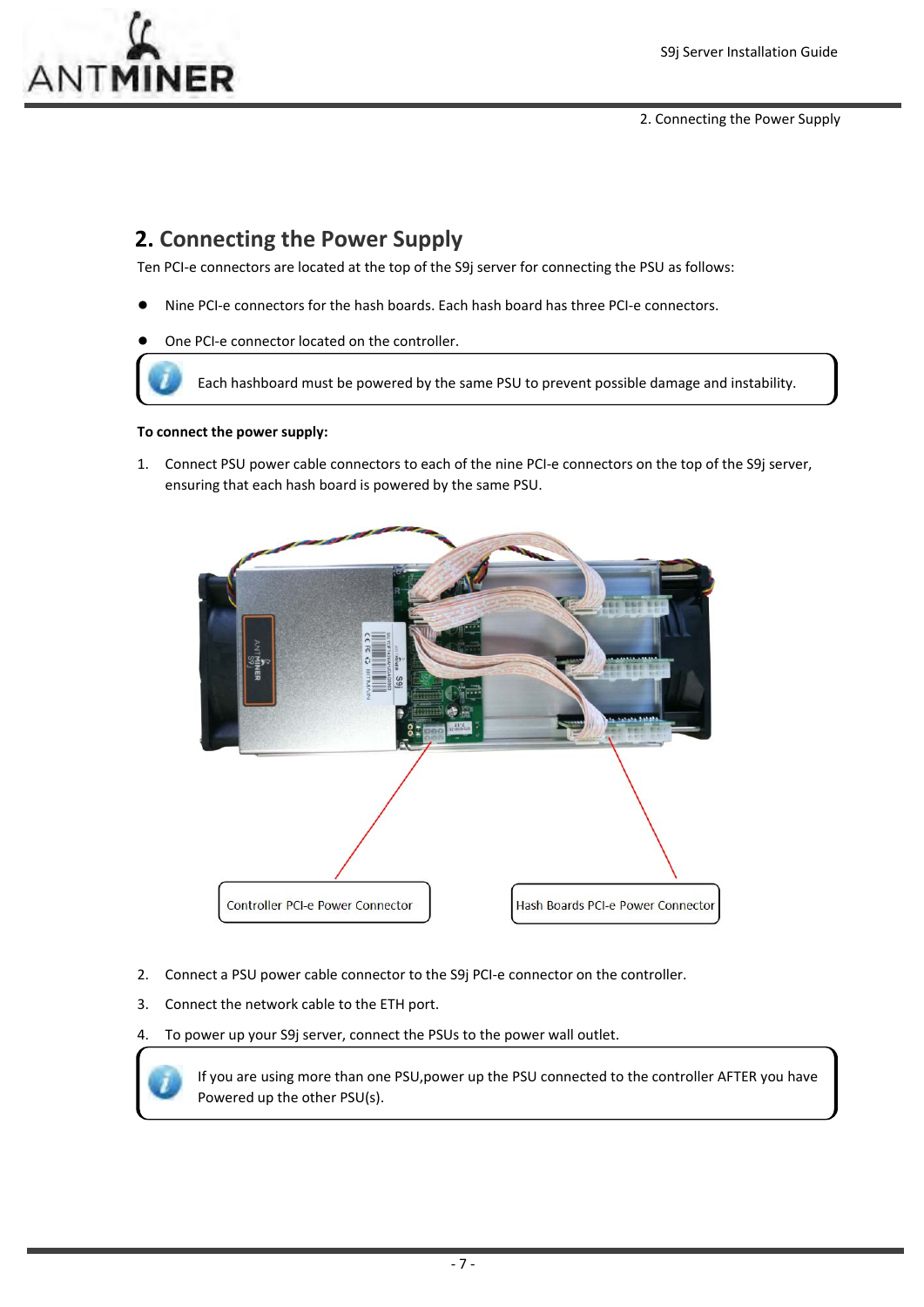

3.Setting Up the Server

## **3. Setting Up the Server**

**To set up the server:**



The file IPReporter.zip is supported by Microsoft Windows only.

1. Go to the following site:

https://shop.bitmain.com/support.htm?pid=00720160906053730999PVD2K0vz0693

2. Download the following file: IPReporter.zip

### 3. Extract the file.



The default DHCP network protocol distributes IP addresses automatically.

- 4. Right‐click **IPReporter.exe** and run it as Administrator.
- 5. Select one of the following options:
	- Shelf, Step, Position suitable for farm servers to mark the location of the servers.
	- Default suitable for home servers.

### 6. Click **Start**.

|                                                              |                                                             |      | Ip Reporter |                |       |
|--------------------------------------------------------------|-------------------------------------------------------------|------|-------------|----------------|-------|
| Shelf 1                                                      | Step 1                                                      |      | Position    | $\overline{1}$ | Start |
| Information                                                  |                                                             |      |             |                |       |
| NO.<br>IP                                                    |                                                             |      |             | MAC            |       |
| this is suitable for farm miners to mark location of miners. |                                                             |      |             |                |       |
|                                                              | if you're home miner, you may leave it as default directly. |      |             |                |       |
|                                                              |                                                             |      |             |                |       |
|                                                              |                                                             |      |             |                |       |
|                                                              |                                                             |      |             |                |       |
|                                                              |                                                             |      |             |                |       |
|                                                              |                                                             |      |             |                |       |
|                                                              |                                                             |      |             |                |       |
| $\epsilon$                                                   |                                                             |      |             |                | Þ     |
|                                                              |                                                             |      |             |                |       |
| Skip                                                         |                                                             | Stop |             | Export         | Quit  |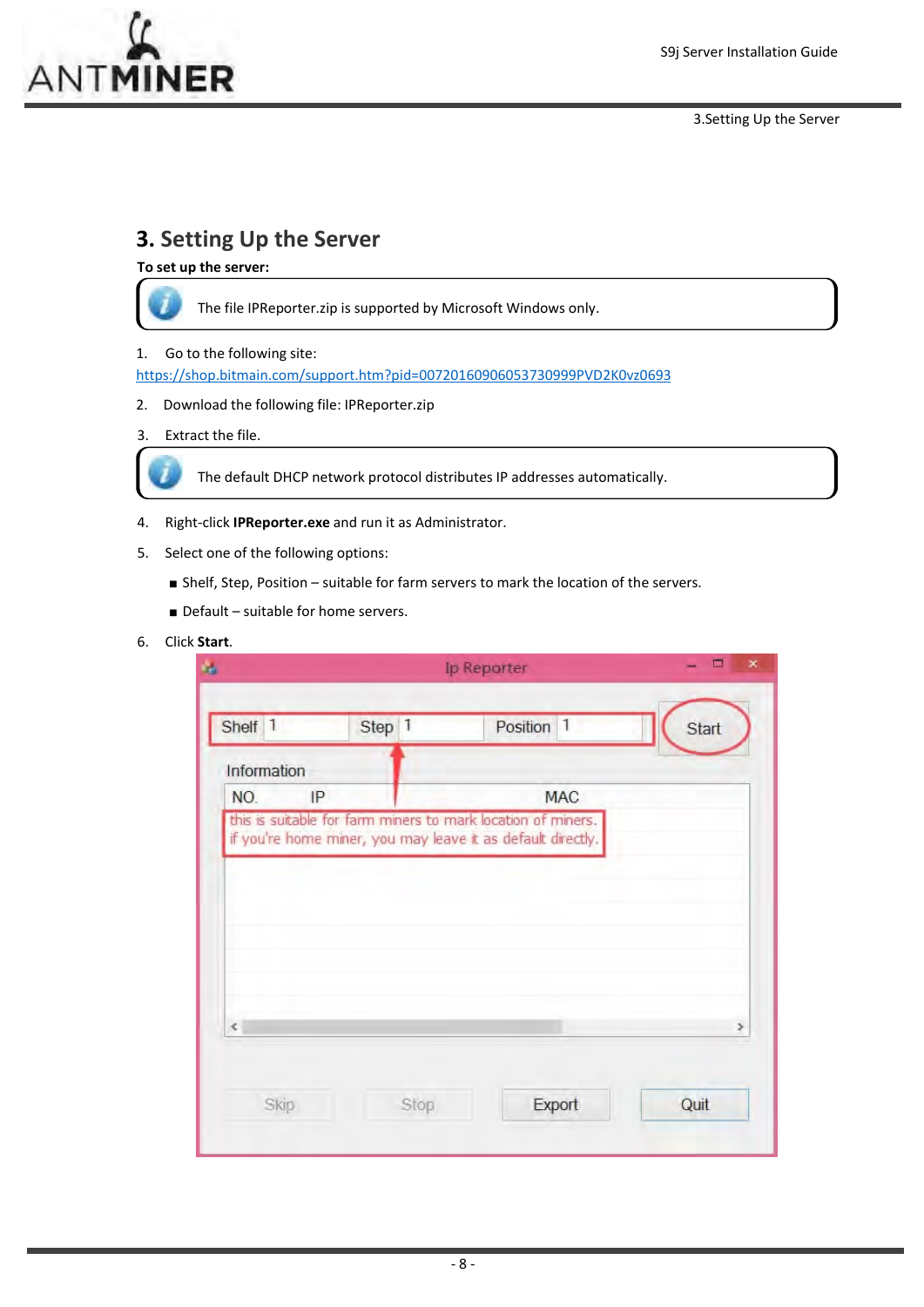

7. On the controller board, click the IP Report button. Hold it down until it beeps (about 5 seconds).



The IP address will be displayed in a window on your computer screen.

| Shelf 1    | Step 1                          | Position 1   |      | Start          |
|------------|---------------------------------|--------------|------|----------------|
|            |                                 | Confirmation |      | $\pmb{\times}$ |
| $\ln$<br>ì |                                 |              |      |                |
|            | $1 - .70.123$<br>IP             |              |      |                |
|            | 6C:EC:EB:62:39:F2<br><b>MAC</b> |              |      |                |
|            | POSITION 1-1                    |              |      |                |
|            | OK                              | Skip         | Stop |                |

- 8. In your web browser, enter the IP address provided.
- 9. Proceed to login using  $root$  for both the username and password.
- 10. In the Network section, you can assign a DHCP IP address (optional).

#### 11. Click **Save & Apply**.

| <b>Network Settings</b> |                                                                                                                                                            |  |
|-------------------------|------------------------------------------------------------------------------------------------------------------------------------------------------------|--|
| Network setup for Miner |                                                                                                                                                            |  |
| Status                  | $\begin{tabular}{ll} \hline \hline \textbf{BAAC-Address:} C4: & 73:12:67:78:17\\ \hline 1P1:92.168.1.101\\ \hline 1P1:92.168.1.101\\ \hline \end{tabular}$ |  |
| Hostname                | antMiner                                                                                                                                                   |  |
| Protocol                | DHCP                                                                                                                                                       |  |
| IP Address              |                                                                                                                                                            |  |
| Netmask                 |                                                                                                                                                            |  |
| Gateway                 |                                                                                                                                                            |  |
| DNS Servers             |                                                                                                                                                            |  |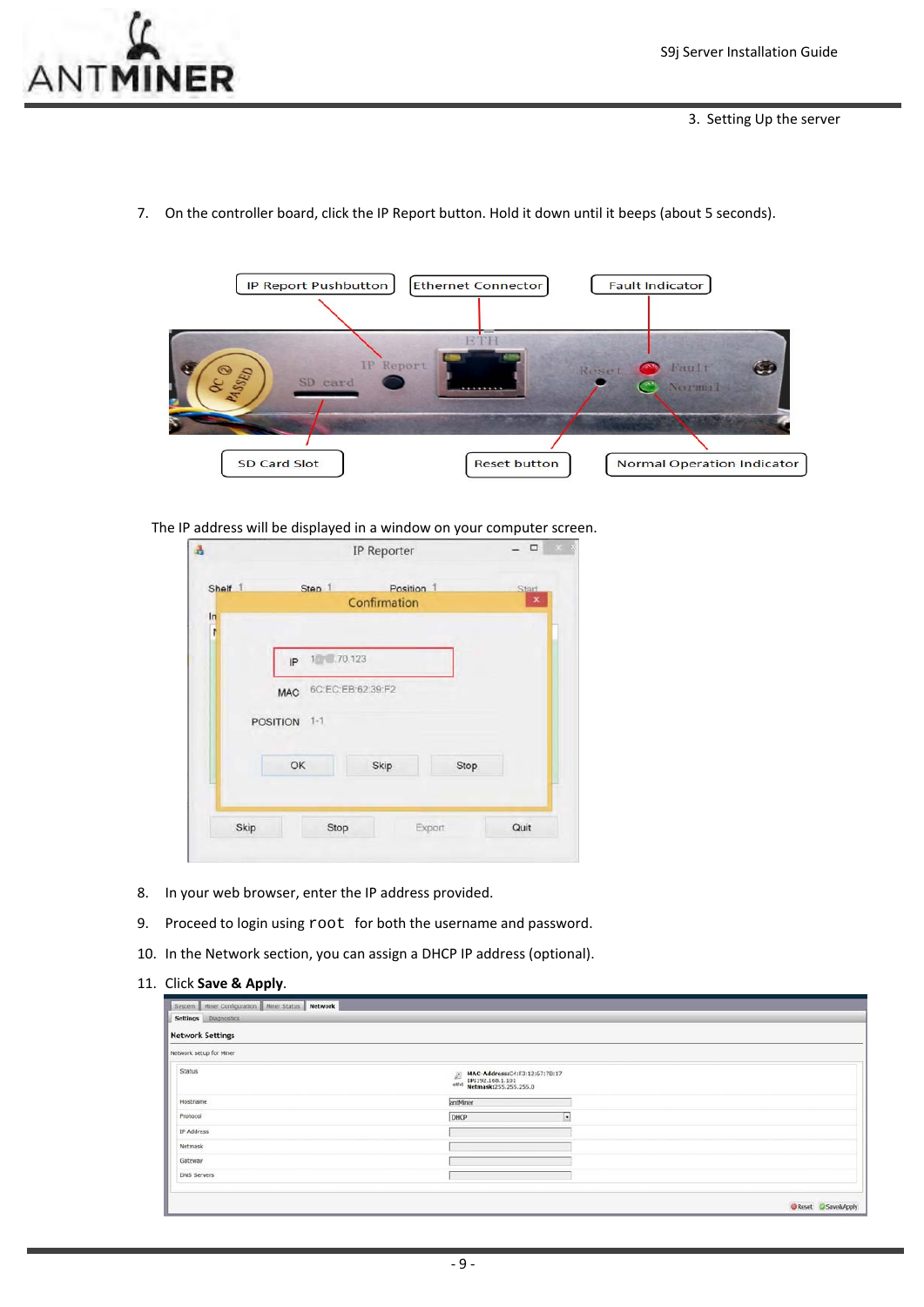

4. Configuring the Server

## **4. Configuring the Server Setting Up the Pool**

### **To configure the server:**

1. click **General Settings**.

| Ant Miner<br>$\times$                                              |                                  | $\Theta$<br>$\Box$ |
|--------------------------------------------------------------------|----------------------------------|--------------------|
| C   0 192.168.32.92/cgi-bin/minerConfiguration.cgi<br>$\leftarrow$ |                                  | ■☆                 |
| ANTMINER                                                           |                                  |                    |
| System   Miner Configuration   Miner Status   Network              |                                  |                    |
| <b>General Settings</b>                                            |                                  |                    |
| Miner General Configuration                                        |                                  |                    |
|                                                                    |                                  |                    |
| Pool 1                                                             |                                  |                    |
| URL                                                                | solo.antpool.com:3333            |                    |
| Worker                                                             | antminer_1                       |                    |
| Password                                                           | 123                              |                    |
| $-pool2 -$                                                         |                                  |                    |
| URL                                                                | stratum antpool com:3333         |                    |
| Worker                                                             | antminer_1                       |                    |
| Password                                                           | 123                              |                    |
| $-$ Pool 3 $-$                                                     |                                  |                    |
| <b>URL</b>                                                         | stratum+tcp://cn.ss.btc.com.3333 |                    |
| Worker                                                             | antminer.1                       |                    |
| Password                                                           | 123                              |                    |
|                                                                    |                                  |                    |
|                                                                    |                                  |                    |
|                                                                    |                                  | Reset Save&Apply   |

2. Set the options according to the following table:

| <b>Option</b> | <b>Description</b>                                                                                                                                                                                                                                                              |
|---------------|---------------------------------------------------------------------------------------------------------------------------------------------------------------------------------------------------------------------------------------------------------------------------------|
| Pool URL      | Enter the URL of your desired pool.<br>The S9j server can be set up with three mining pools, with decreasing<br>priority from the first pool (pool 1) to the third pool (pool 3).<br>The pools with low priority will only be used if all higher priority pools are<br>offline. |
| Worker        | Your worker ID on the selected pool.                                                                                                                                                                                                                                            |
| Password      | The password for your selected worker.                                                                                                                                                                                                                                          |

3. Click Save & Apply to save and restart the server.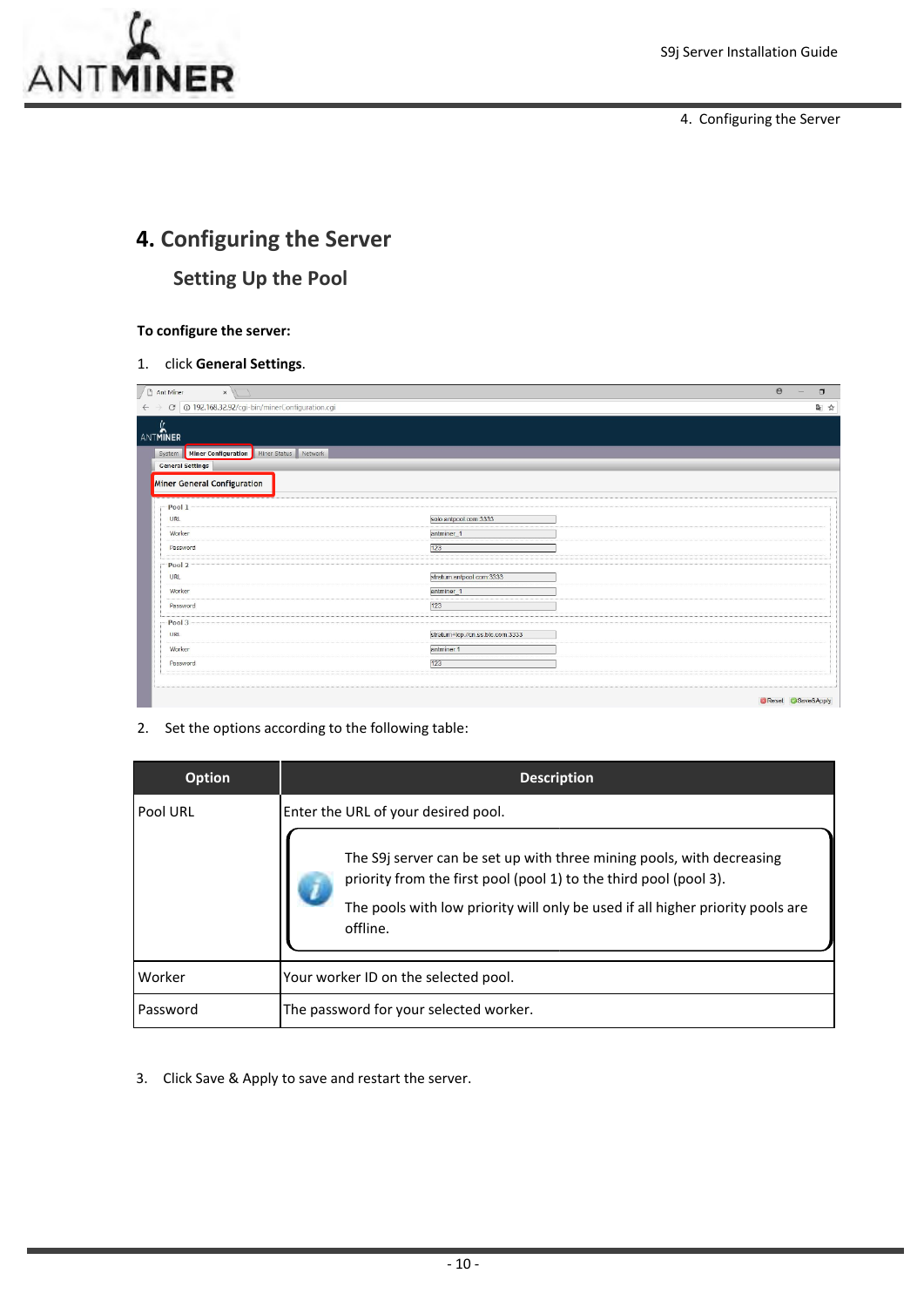

5. Monitoring Your Server

## **5. Monitoring Your server**

**To check the operating status of your server:**

1. Click the status marked below.

| / □ Ant Miner                 | $\times$            |                                        |                  |             |               |           |                    |          |             |           |              |        |                    |                    |                  |          | $\Theta$         | $\Box$        |
|-------------------------------|---------------------|----------------------------------------|------------------|-------------|---------------|-----------|--------------------|----------|-------------|-----------|--------------|--------|--------------------|--------------------|------------------|----------|------------------|---------------|
| C                             |                     | 192.168.32.92/cgi-bin/minerStatus.cgi  |                  |             |               |           |                    |          |             |           |              |        |                    |                    |                  |          |                  | 4 全           |
| ANTMINER                      |                     |                                        |                  |             |               |           |                    |          |             |           |              |        |                    |                    |                  |          |                  |               |
| System<br><b>Miner Status</b> | Miner Configuration | <b>Miner Status</b>                    | Network          |             |               |           |                    |          |             |           |              |        |                    |                    |                  |          |                  |               |
| Summary<br>Elapsed            |                     | GH/S(RT)                               |                  | GH/S(avg)   |               |           | <b>FoundBlocks</b> |          |             | LocalWork |              |        | Utility            |                    | wu               |          | <b>BestShare</b> |               |
| 3m58s                         |                     | 13,700.96                              |                  | 13,848.28   |               |           |                    |          |             | 12.059    |              |        | 2,77<br>181,738,49 |                    |                  | 24408889 |                  |               |
| $Pools -$                     |                     |                                        |                  |             |               |           |                    |          |             |           |              |        |                    |                    |                  |          |                  |               |
| Pool                          |                     | <b>URL</b>                             |                  | <b>User</b> | <b>Status</b> | Diff      | <b>GetWorks</b>    | Priority | Accepted    | Diff1#    | DiffA#       | DiffR# | Diff <sub>S#</sub> | Rejected           | <b>Discarded</b> | Stale    | <b>LSDiff</b>    | <b>LSTime</b> |
|                               |                     | stratum+tcp://solo.antpool.com:3333    |                  | antminer_1  | Alive         | 65.5K     |                    |          |             |           | 720.896      |        |                    |                    | 122              | $\Omega$ | 65,536           | 0:00:02       |
|                               |                     | stratum+tcp://stratum.antpool.com:3333 |                  | antminer_1  | Dead          |           |                    |          |             |           | n            |        |                    |                    |                  | $\circ$  | $\Omega$         | Never         |
| $\overline{2}$                |                     | stratum+tcp://cn.ss.btc.com:3333       |                  | antminer.1  | Dead          |           |                    |          |             |           | $\mathbf{a}$ |        |                    |                    | $\Omega$         | $\alpha$ | n                | Never         |
| total                         |                     |                                        |                  |             |               |           |                    |          | 11          | $\Omega$  | 720,896      |        |                    | $\Omega$           | 122              | $\circ$  |                  |               |
| <b>HW</b>                     |                     | n                                      |                  |             |               |           |                    |          |             | n         | 0.0000%      |        |                    |                    |                  |          |                  |               |
| AntMiner                      |                     |                                        |                  |             |               |           |                    |          |             |           |              |        |                    |                    |                  |          |                  |               |
| Chain#                        | ASIC#               | Frequency(avq)                         | GH/S(ideal)      | GH/S(RT)    |               | <b>HW</b> | Temp(Chip1)        |          | Temp(Chip2) |           |              |        |                    | <b>ASIC status</b> |                  |          |                  |               |
| 6                             | 63                  | 599.46                                 | 4,214.12         | 4,242.25    |               | $\Omega$  |                    |          | 75          |           |              |        |                    |                    |                  |          |                  |               |
| $\overline{7}$                | 63                  | 647.11                                 | 4.643.67         | 4,706.60    |               | $\circ$   |                    |          | 68          |           |              |        |                    |                    |                  |          |                  |               |
| $\mathbf{S}$                  | 63                  | 653.17                                 | 4,643.53         | 4,752.11    |               | $\sigma$  |                    |          | 70          |           |              |        |                    |                    |                  |          |                  |               |
| Total                         | 189                 | 633.24                                 | 13,501.32        | 13,700.96   |               |           |                    |          |             |           |              |        |                    |                    |                  |          |                  |               |
| Fan#                          |                     | Fan1                                   | Fan <sub>2</sub> |             |               | Fan3      |                    | Fan4     |             | Fan5      |              |        | Fan6               |                    | Fan7             |          | Fan <sub>8</sub> |               |
|                               | Speed (r/min)       | $\sigma$                               | $\,$ 0 $\,$      |             |               | 4,440     |                    | $\Box$   |             | $\Box$    |              |        | 4,920              |                    | $\sigma$         |          | $\mathbf{0}$     |               |

### 2. monitor your server according to the descriptions in the following table:

| <b>Option</b>      | <b>Description</b>                                                                 |  |  |  |  |  |
|--------------------|------------------------------------------------------------------------------------|--|--|--|--|--|
| ASIC#              | Number of chips detected in the chain.                                             |  |  |  |  |  |
| Frequency          | ASIC frequency setting.                                                            |  |  |  |  |  |
| GH/S(RT)           | Hash rate of each hash board (GH/s)                                                |  |  |  |  |  |
| Temp(PCB)          | Temperature of each hash board (°C). (Applied only to server with fixed frequency) |  |  |  |  |  |
| Temp(Chip)         | Temperature of the chips on each hash board (°C).                                  |  |  |  |  |  |
| <b>ASIC status</b> | One of the following statuses will appear:                                         |  |  |  |  |  |
|                    | <b>O</b> - indicates OK                                                            |  |  |  |  |  |
|                    | X - indicates error                                                                |  |  |  |  |  |
|                    | - - indicates dead                                                                 |  |  |  |  |  |

Note: The S9j server is with automatic frequency adjustment. Firmware will stop running when the Temp(PCB) reaches to 95°C, there will be an error message "Fatal Error: Temperature is too high!" shown in the bottom of kernel log page.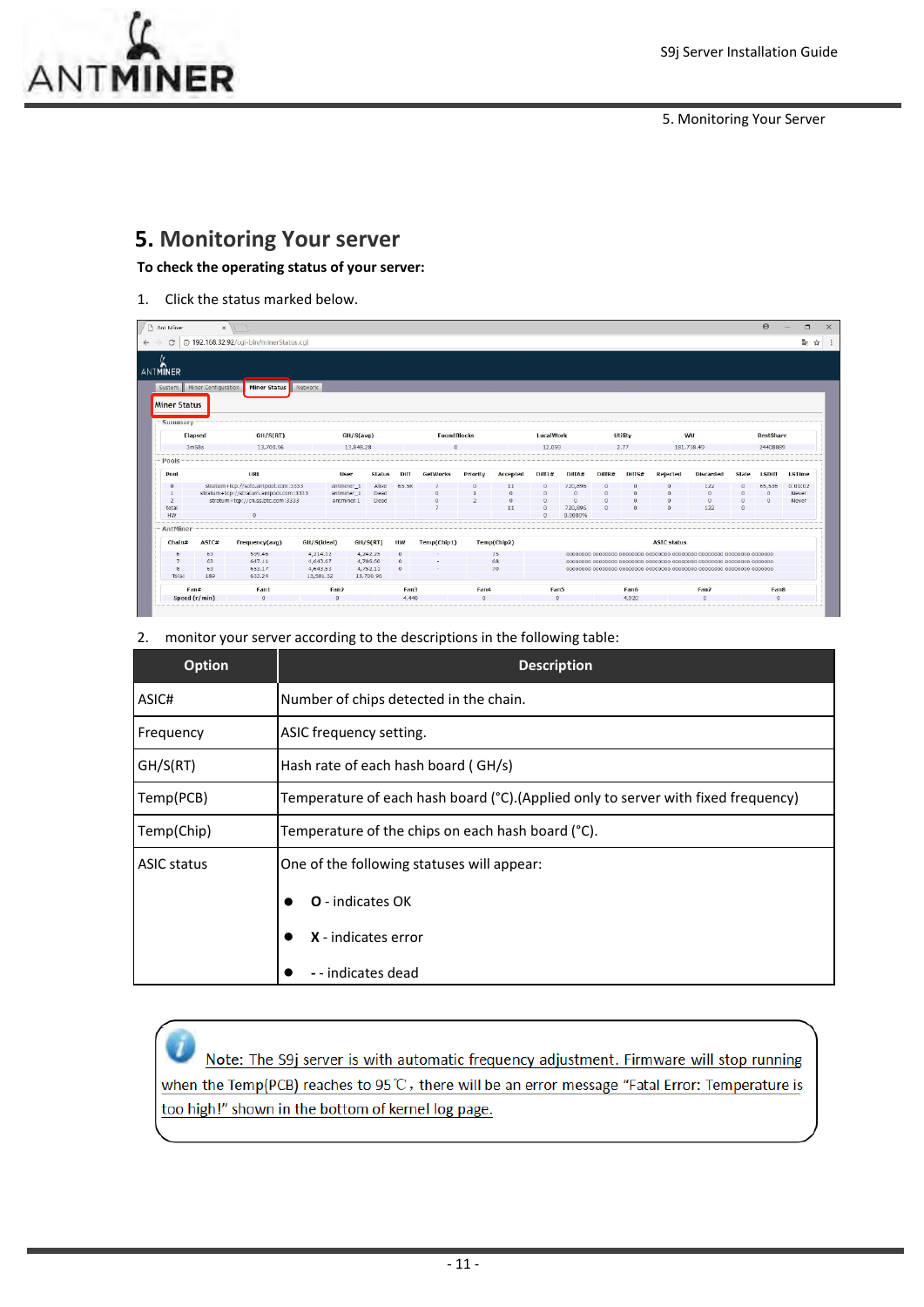

6. Administering Your Server

## **6. Administering Your Server**

## **6.1 Checking Your Firmware Version**

#### **To check your firmware version:**

- 1. In **System**, click the **Overview** tab.
- 2. **File System Version** displays the date of the firmware your server use. In the example below, the server is using firmware version 20180713.

| $\leftarrow$ $\rightarrow$ C 0 192.168.32.92              |                                                                                 | ◎ ☆ : |
|-----------------------------------------------------------|---------------------------------------------------------------------------------|-------|
| ANTMINER                                                  |                                                                                 |       |
| System   Miner Configuration   Miner Status   Network     |                                                                                 |       |
| Overview Administration Monitor Kernel Log Upgrade Reboot |                                                                                 |       |
|                                                           |                                                                                 |       |
| Overview                                                  |                                                                                 |       |
| -System                                                   |                                                                                 |       |
| Miner Type                                                | Antminer 59                                                                     |       |
| Hostname                                                  | antMiner                                                                        |       |
| Model                                                     | GNU/Linux                                                                       |       |
| Hardware Version                                          | 16.8.1.3                                                                        |       |
| Kernel Version                                            | Linux 3.14.0-xilinx-ge8a2f71-dirty #82 SMP PREEMPT Tue May 16 19:49:53 CST 2017 |       |
| File System Version                                       | Fri Jul 13 10:46:43 CST 2018                                                    |       |
| Logic Version                                             | $S9i_V2.12$                                                                     |       |
| <b>BMminer Version</b>                                    | 2.0.0                                                                           |       |
| Uptime                                                    | 6                                                                               |       |
| Load Average                                              | 0.07, 0.06, 0.03                                                                |       |
| Memory-                                                   |                                                                                 |       |
| <b>Total Available</b>                                    | 38895 kB / 495632 kB (8%)                                                       |       |
| Free                                                      | 456735 kB / 495632 kB (92%)                                                     |       |
| Cached                                                    | 0 kB / 495632 kB (0%)                                                           |       |
| Buffered                                                  | 0 kB / 495632 kB (0%)                                                           |       |
|                                                           |                                                                                 |       |
| - Network                                                 |                                                                                 |       |
| IP Status                                                 | Type: DHCP                                                                      |       |
|                                                           | Address: 192.168.32.92<br>stho<br>Netmask: 255.255.255.0                        |       |

## **6.2 Upgrading Your System**

Make sure that the S9j server remains powered during the upgrade process. If power fails before the upgrade is completed, you will need to return it to Bitmain for repair.

#### **To upgrade the server's firmware:**

### 1. In System, click **Upgrade**.

| System   Miner Configuration   Miner Status   Network<br>Administration Monitor Kernel Log Upgrade Reboot<br>Overview |                                                                                                                                                                                                |  |
|-----------------------------------------------------------------------------------------------------------------------|------------------------------------------------------------------------------------------------------------------------------------------------------------------------------------------------|--|
| Upgrade                                                                                                               |                                                                                                                                                                                                |  |
| Backup / Restore                                                                                                      | Click "Generate archive" to download a tar archive of the current configuration files. To reset the firmware to its initial state, click "Perform reset" (only possible with squashfs images). |  |
| Download backup:                                                                                                      | Generate archive                                                                                                                                                                               |  |
| Reset to defaults:                                                                                                    | Perform reset                                                                                                                                                                                  |  |
| To restore configuration files, you can upload a previously generated backup archive here.                            |                                                                                                                                                                                                |  |
| Restore backup:                                                                                                       | 浏览 未选择文件。<br>Upload archive                                                                                                                                                                    |  |
| Flash new firmware image                                                                                              | Upload a sysupgrade-compatible image here to replace the running firmware. Check "Keep settings" to retain the current configuration.                                                          |  |
| Keep settings:                                                                                                        | 凾                                                                                                                                                                                              |  |
| Image:                                                                                                                | 调选 未选择文件。<br>Flash Image                                                                                                                                                                       |  |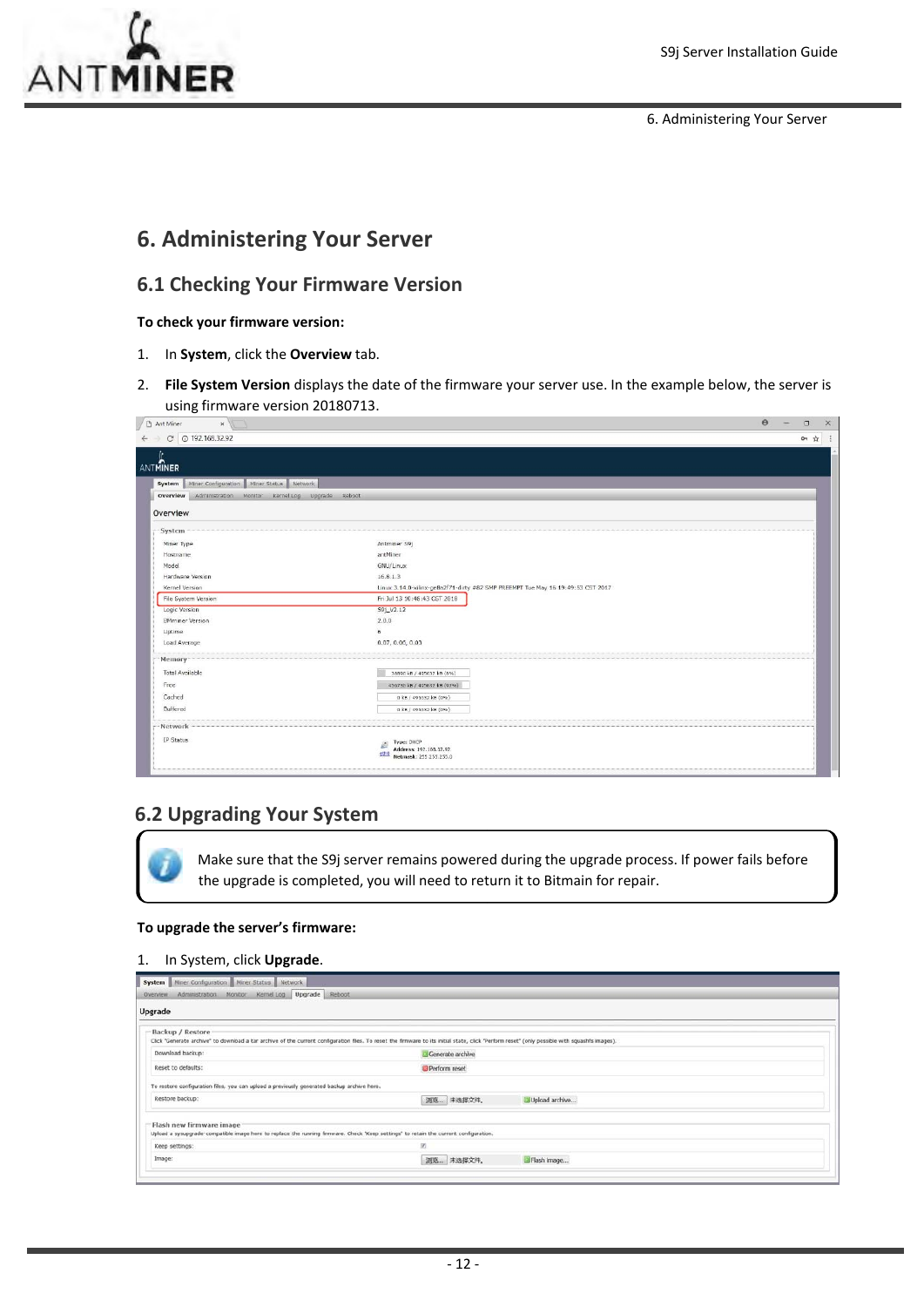6. Administering Your Server

- 2. For **Keep Settings**:
	- Select the check box to keep your current settings (default).
	- Clear the check box to reset the server to default settings.
- 3. Click the **(Browse)** button and navigate to the upgrade file. Select the upgrade file, then click **Flash image**. A message appears notifying you if the S9j firmware can be upgraded and if yes, will then proceed to flash the image.
- 4. When the upgrade is completed, the following message appears:

| <b>ANTMINER</b>                                                       |  |
|-----------------------------------------------------------------------|--|
| System   Miner Configuration   Miner Status   Network                 |  |
| Administration Monitor<br>Kernel Log Upgrade<br>Overview<br>Reboot    |  |
| System Upgrade                                                        |  |
| The upgrade installed successfully. Please restart Miner to activate. |  |
| $\left( 3 - \right)$<br>Go Back<br>Reboot<br>副                        |  |

- 5. Click one of the following options:
	- **Reboot** to restart the server with the new firmware.
	- **Go Back** ‐ to continue mining with the current firmware. The server will load the new firmware next time it is restarted.

### **6.3 Modifying Your Password**

**To change your login password:**

- 1. In **System**, click the **Administration** tab.
- 2. Set your new password, then click **Save & Apply**.

| System Miner Configuration Miner Status Network<br>Administration Monitor Kernel Log Upgrade Reboot<br>Overview |                       |                  |
|-----------------------------------------------------------------------------------------------------------------|-----------------------|------------------|
| Password                                                                                                        |                       |                  |
| Changes the administrator password for accessing the device                                                     |                       |                  |
| Current Password                                                                                                | Current Password      |                  |
| New Password                                                                                                    | New Password          |                  |
| Confirmation                                                                                                    | Confirmation Password |                  |
|                                                                                                                 |                       |                  |
|                                                                                                                 |                       | Reset Save&Apply |

## **6.4 Restoring Initial Settings**

#### **To restore your initial settings**

- 1. Turn on the server and let it run for 5 minutes.
- 2. On the controller front panel, press and hold the **Reset** button for 10 seconds.



Resetting your server will reboot it and restore its default settings. The red LED will automatically flash once every 15 seconds if the reset is operated successfully.